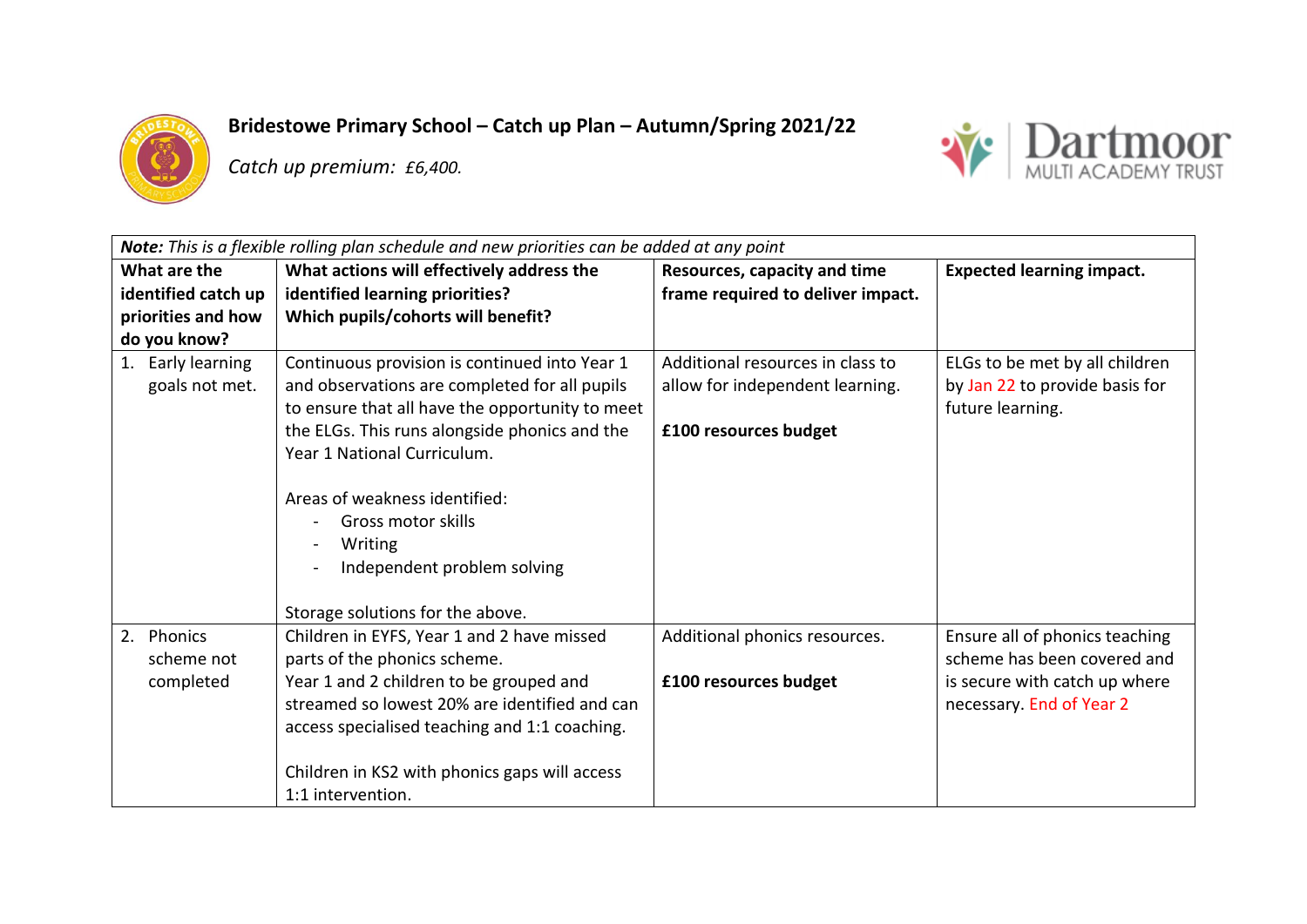| 3. Early reading<br>4. Spelling,                | New EYFS cohort to be assessed through<br>reception baseline.<br>Year 1 and 2 to continue daily guided reading<br>lessons.<br>Review and ensure reading materials are<br>appropriate and available.<br>Every literacy lesson to include a grammar and                                                                                           | Library subscription - £550<br>Nessy subscription - £450                                                                                                                                                                              | All children to be efficient<br>readers to enable access to the<br>wider curriculum throughout<br>the school.<br>A good command of grammar, |
|-------------------------------------------------|-------------------------------------------------------------------------------------------------------------------------------------------------------------------------------------------------------------------------------------------------------------------------------------------------------------------------------------------------|---------------------------------------------------------------------------------------------------------------------------------------------------------------------------------------------------------------------------------------|---------------------------------------------------------------------------------------------------------------------------------------------|
| Grammar and<br>punctuation                      | spelling focus giving the children the chance to<br>access, revisit and consolidate learning.<br>Children with gaps in knowledge to be given<br>pre and post teach.                                                                                                                                                                             |                                                                                                                                                                                                                                       | punctuation and spelling will<br>enable improved writing across<br>all curriculum areas.                                                    |
| 5. Maths<br>knowledge                           | PUMA assessments used to identify class and<br>group gaps. QLA<br>Those with gaps given post and pre-teach<br>sessions                                                                                                                                                                                                                          | Revision of mathematical concepts<br>will continue through the year to<br>address misconceptions or gaps.<br>Focused intervention, pre and post<br>teach will be used to address gaps.<br>Adult time: £1560 (78 hours in the<br>year) | Mathematical foundations in<br>place in order to support future<br>learning                                                                 |
| 6. Maths<br>reasoning and<br>problem<br>solving | Increased opportunities for reasoning and<br>problem solving. Discussion, explanation and<br>mathematical vocabulary will be a focus<br>through lessons. Modelling of these at all times<br>by staff and encouraged in children.<br>Children at risk of not making ARE+ or less than<br>expected progress access pre and post teach<br>sessions | Staff training - Jurassic Hub<br>mastery programme - <b>£TBC</b><br><b>Release time - TBC</b>                                                                                                                                         | Resilience in problem solving<br>across the school.                                                                                         |
| 7. English writing                              | Regular assessment for learning enables gaps<br>in writing to be identified and addressed<br>through quality first teaching.                                                                                                                                                                                                                    | To be incorporated in quality first<br>teaching.                                                                                                                                                                                      | Skills mastered in English<br>writing to improve writing<br>across the curriculum                                                           |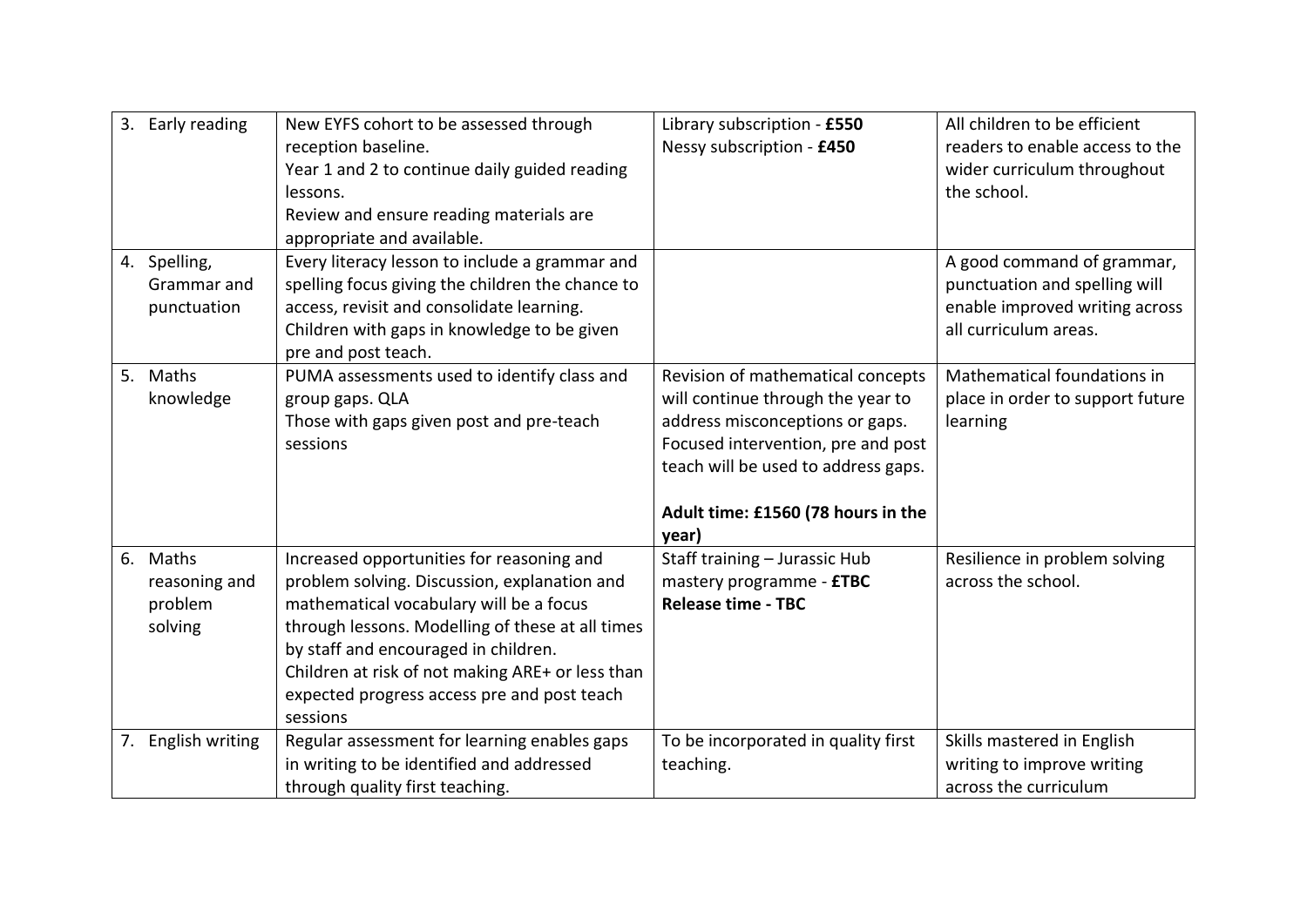|                     | Teachers read to their pupils daily to increase | Quality texts for teaching writing: |                                 |
|---------------------|-------------------------------------------------|-------------------------------------|---------------------------------|
|                     | exposure to vocabulary and good text            | £200 estimated cost                 |                                 |
|                     | structures which can be used in their writing.  |                                     |                                 |
|                     | Literacy sequences are text based to extend     |                                     |                                 |
|                     | children's awareness of quality texts and       |                                     |                                 |
|                     | provide models for their own writing. There is  |                                     |                                 |
|                     | increased use of cross curricular literacy      |                                     |                                 |
|                     | lessons to give writing a meaning and interest  |                                     |                                 |
|                     | for learner groups.                             |                                     |                                 |
|                     | Early writing is grounded in phonics.           |                                     |                                 |
|                     | Pupils identified as needing extra input are    |                                     |                                 |
|                     | supported during planning and writing phases.   |                                     |                                 |
| Children with<br>8. | Teachers to complete the graduated response     | Time for staff to complete          | Children with SEND to make      |
| <b>SEND</b>         | tool for SEND children.                         | graduated response tool. £280       | similar or improved progress to |
|                     | Provision maps drawn up by teachers detailing   |                                     | their non-SEND peers. July 22   |
|                     | support and targets. Reviewed half termly.      | Time for interventions to be        |                                 |
|                     | Scaffolding in daily lessons to support         | completed: £1560 (78 hours in the   |                                 |
|                     | achievement and access to the curriculum.       | year)                               |                                 |
|                     | Social and emotional support as part of a       |                                     |                                 |
|                     | 'whole child' approach.                         |                                     |                                 |
| Disadvantaged<br>9. | Teachers to be aware of disadvantaged           | Time for interventions to be        | Increased gaps in learning      |
| children            | children and ensure they are 'ready to learn'.  | completed: £1560 (78 hours in the   | experienced by disadvantaged    |
|                     | Social, emotional and pastoral support as       | year)                               | pupils to be addressed.         |
| Disadvantaged       | necessary as part of 'whole child' approach.    |                                     |                                 |
| children were       |                                                 |                                     | Disadvantaged children to       |
| disproportionally   |                                                 |                                     | make similar or improved        |
| negatively          |                                                 |                                     | progress to their non-          |
| impacted by school  |                                                 |                                     | disadvantaged peers. July 22    |
| restrictions.       |                                                 |                                     |                                 |